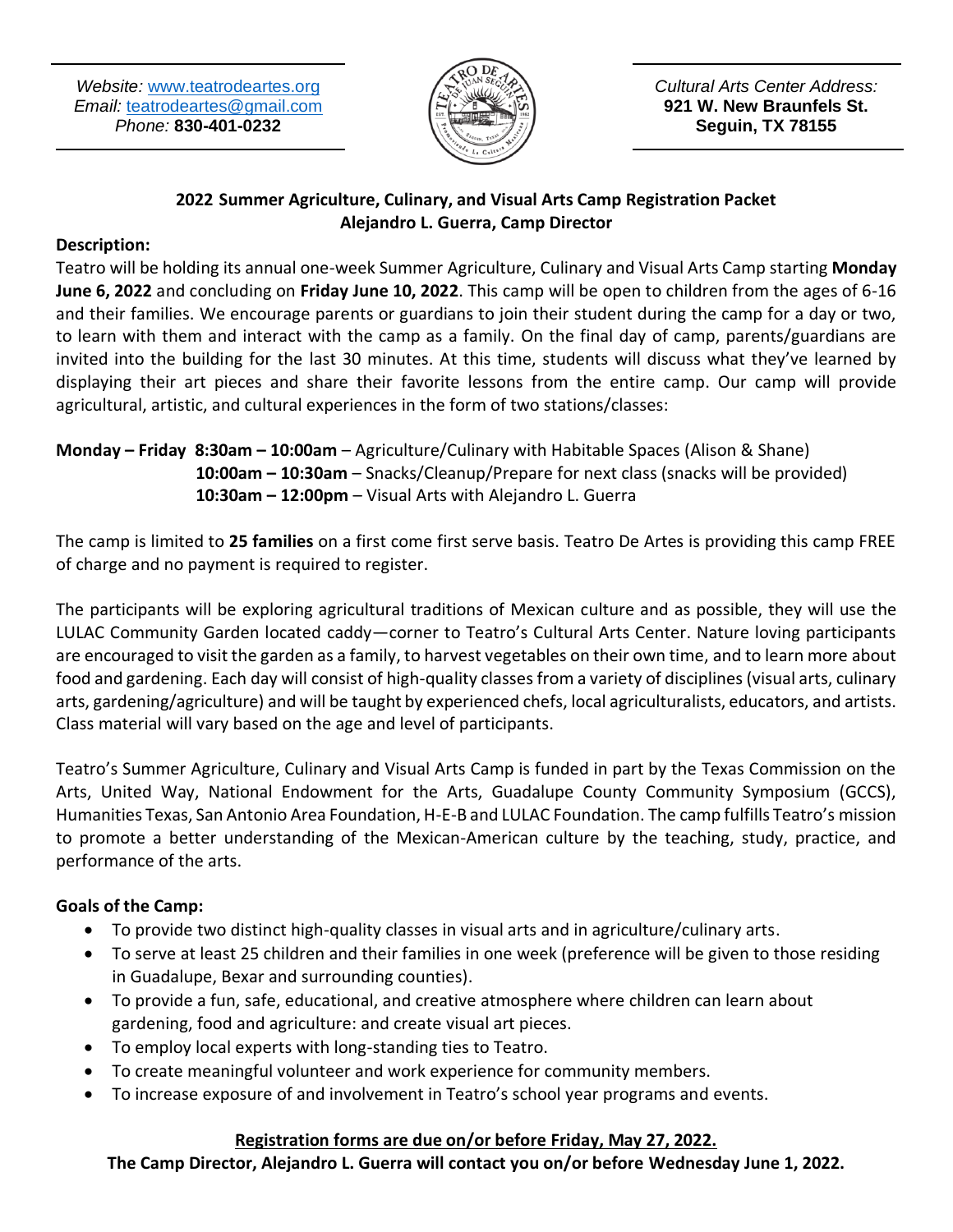*Website:* [www.teatrodeartes.org](http://www.teatrodeartes.org/) *Email:* [teatrodeartes@gmail.com](mailto:teatrodeartes@gmail.com) *Phone:* **830-401-0232**



*Cultural Arts Center Address:* **921 W. New Braunfels St. Seguin, TX 78155**

**Summer Agriculture, Culinary, and Visual Arts Camp Registration Form**

*Camp will be held June 6 to June 10, 2022 from 8:30am – 12:00pm*

### **Registration form due on/or before Friday May 27, 2022**

*To submit your application, you may download the registration form from our website:*

- *1. print and complete and email it to us;*
- *2. print, complete and send via regular mail;*
- *3. print, complete and drop off in the envelope on our front door;*
- *4. OR: Pick up registration form from Teatro and return to envelope on front door at Teatro. Please Print or type*

| Participant/Parent's Name (Adult) _________________________________Age____Sex___Phone #________________        |  |  |  |
|----------------------------------------------------------------------------------------------------------------|--|--|--|
|                                                                                                                |  |  |  |
| Participant's Name (Camper #1) ______________________________Age_______Sex_____Phone #______________           |  |  |  |
| School (if any)__________________________________Grade________Email:__________________________                 |  |  |  |
| Participant's Name (Camper #2) ____________________________Age_______Sex_____Phone #________________           |  |  |  |
| School (if any)__________________________________Grade________Email:_______________________________            |  |  |  |
| Participant's Name (Camper #3) _____________________________Age_______Sex_____Phone #_______________           |  |  |  |
| School (if any)_________________________________Grade________Email:_______________________________             |  |  |  |
| Authorized name or names of individuals who have permission to pick up camper (other than the parent/guardian) |  |  |  |
|                                                                                                                |  |  |  |
|                                                                                                                |  |  |  |
| Special Considerations for participant(s) (i.e., special needs, other circumstances):                          |  |  |  |
|                                                                                                                |  |  |  |
|                                                                                                                |  |  |  |

\*\*\*\*\*Each day, for the first hour and thirty minutes, camp will take place outside. Will you give permission for camp staff or volunteers to apply suntan lotion spray, and/or mosquito repellent? **Circle Y or N**

If a minor, I hereby grant permission for my child to participate in the Summer Agriculture, Culinary, and Visual Arts Camp classes to be hosted by Teatro De Artes De Juan Seguin and held at our Cultural Arts Center in Seguin, Texas. I have been informed concerning these classes.

#### **Parent/Guardian's Signature**\_\_\_\_\_\_\_\_\_\_\_\_\_\_\_\_\_\_\_\_\_\_\_\_\_\_\_\_\_\_\_\_\_\_\_**Date**\_\_\_\_\_\_\_\_\_\_\_\_\_\_\_\_\_\_\_\_\_\_\_

 $\epsilon$  can  $\epsilon$  and  $\mu$   $\lambda$   $\lambda$ 

I have read the consent form which my parent has signed and have been fully informed of the hazards and risks of the classes and I also give consent and request that I be permitted to attend.

| Signature                      | Witness |  |
|--------------------------------|---------|--|
| Camper #3's                    |         |  |
| Signature                      | Witness |  |
| Camper #2's                    |         |  |
| Signature                      | Witness |  |
| $\text{Carnper } H \text{ is}$ |         |  |